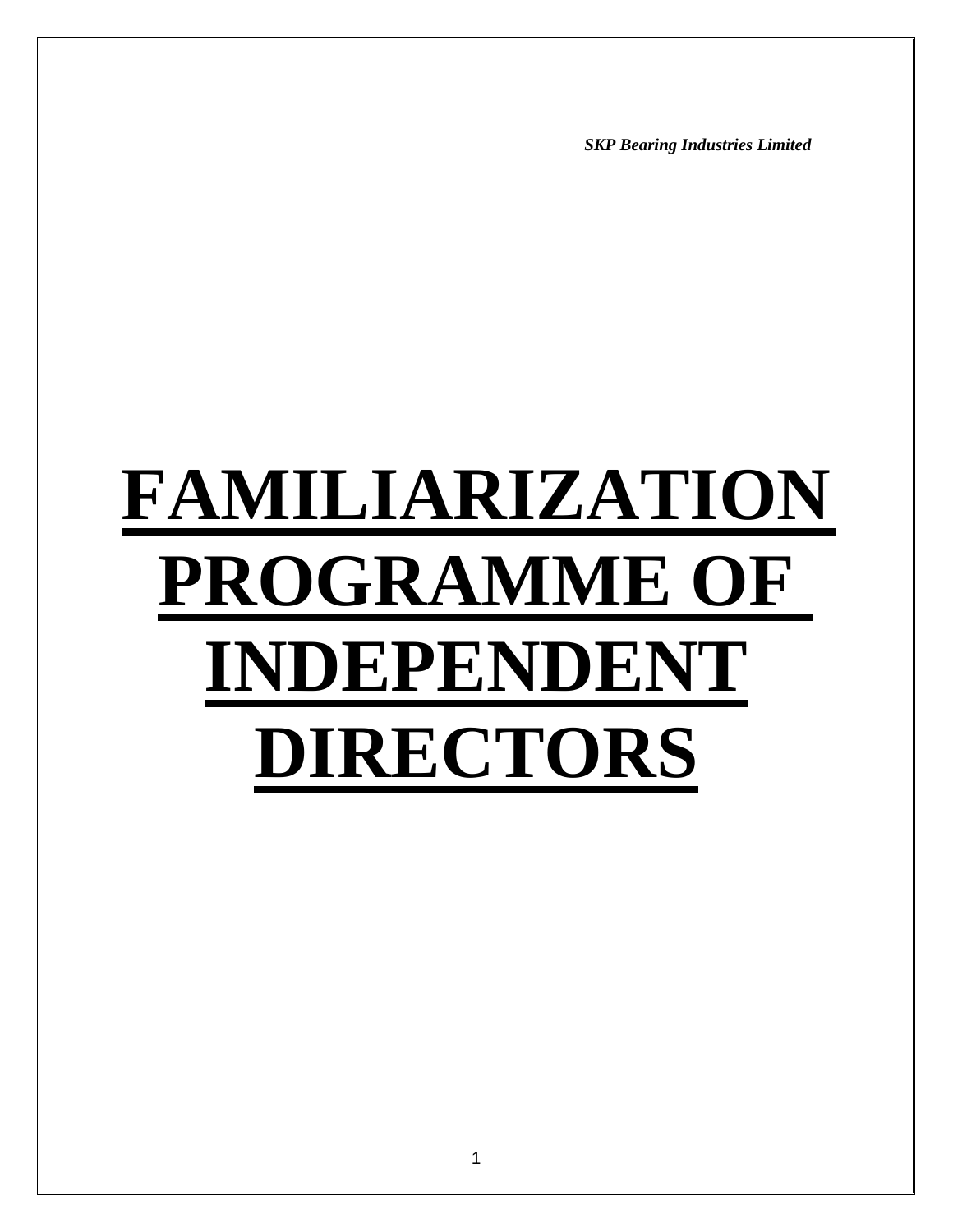# **Preamble**

The Companies Act, 2013, read with Regulation 25(7) of the SEBI Listing Regulations places increased responsibilities on Independent Directors of the Company. In accordance with the requirements of this Regulation, the Company needs to familiarize the Independent Directors (hereinafter referred as "Directors") through Familiarization Programme (hereinafter referred as " Programme") and provide an insight into the Company to enable the Directors to underst and the business of the Company in depth and its strategy, operations and functions whereby they can contribute significantly to the growth of the Company.

## **Applicability**

This Policy applies to the Independent Directors of SKP Bearing Industries Limited

## **Purpose & Objective**

By means of the Programme, the Company intends to achieve the following objective :

- 1. To appraise the Directors about the operating system of the Company for its business operations;
- 2. To inform them of all the laws, rules, regulations and guidelines applicable to the Company;
- 3. To make them aware of the rules, responsibilities, liabilities pursuant to the Listing Agreement and the Companies Act, 2013 and Rules made thereunder;
- 4. To generate and obtain valuable and informed decision from the Directors on the matters to be brought or discussed at the Board Meetings.

#### **Contents of the Programme**

The basic theme of the programme would, inter alia, include –

- 1. Roles, Rights, Duties, Responsibilities and Liabilities of the Directors;
- 2. Business Model of the Company thereby including the nature of industry in which the Company fails, its product and services, geographical area of operation of the Company;
- 3. Management Techniques.
- 4. Visit to the manufacturing units to make them understand the manufacturing operations, etc.

#### **Timeline of the Programme**

Programme would be conducted and presentations would be made periodically to the Directors by the Senior Management personnel.

It may circulate news and articles about the Industry and business as and when some updation is required. The Company would conduct an introductory familiarization programme / presentation whenever any new Director is inducted in the Board of the Company.